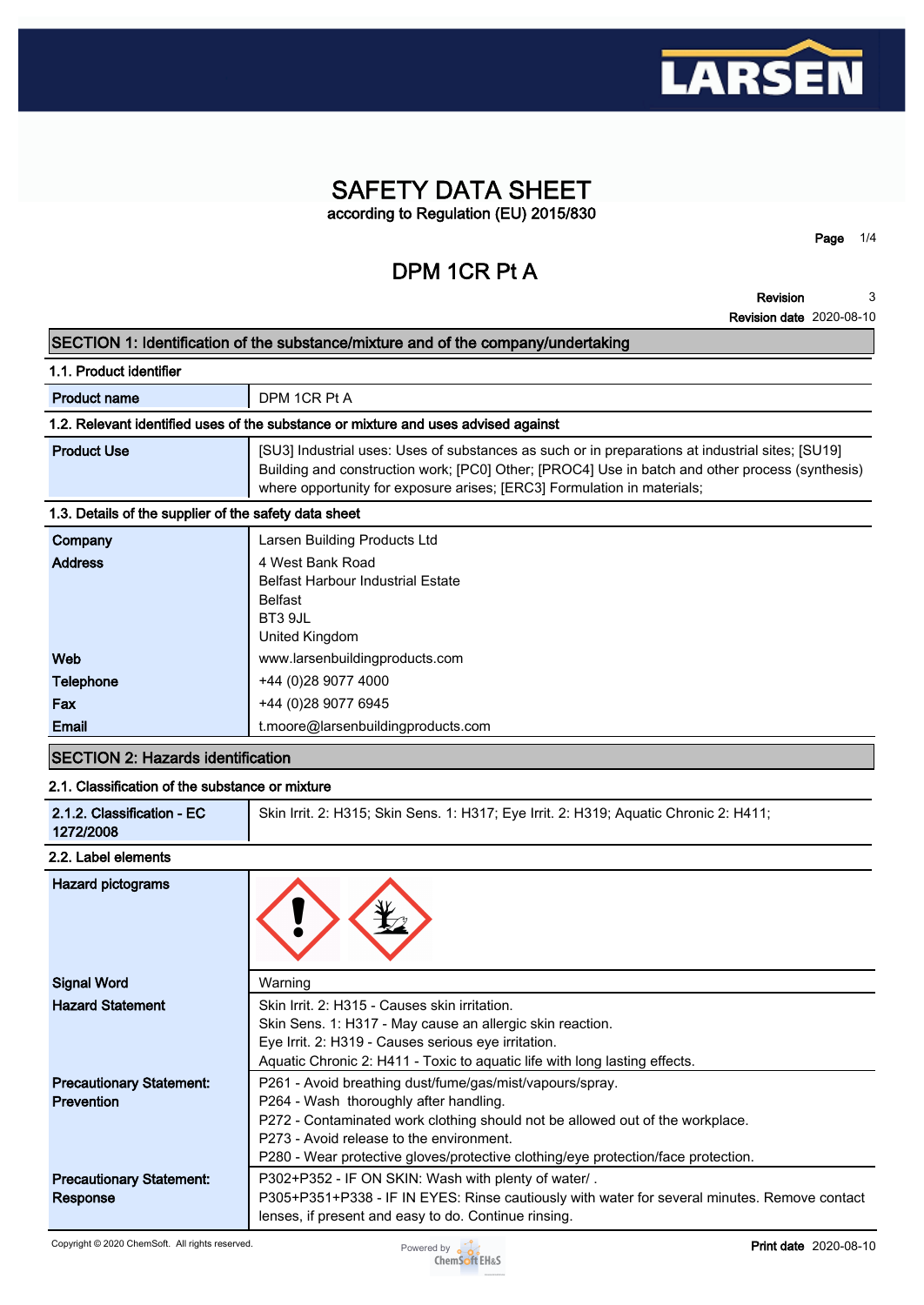## **DPM 1CR Pt A**

| 2.2. Label elements             |                                                                              |
|---------------------------------|------------------------------------------------------------------------------|
|                                 | P321 - Specific treatment (see on this label).                               |
|                                 | P332+P313 - If skin irritation occurs: Get medical advice/attention.         |
|                                 | P333+P313 - If skin irritation or rash occurs: Get medical advice/attention. |
|                                 | P337+P313 - If eye irritation persists: Get medical advice/attention.        |
|                                 | P391 - Collect spillage.                                                     |
| <b>Precautionary Statement:</b> | P501 - Dispose of contents/container to                                      |
| <b>Disposal</b>                 |                                                                              |
|                                 |                                                                              |

### **SECTION 3: Composition/information on ingredients**

|  | 3.2. Mixtures |  |
|--|---------------|--|
|--|---------------|--|

#### **EC 1272/2008**

| <b>Chemical Name</b>     | Index No. | CAS No. | EC No. | <b>REACH Registration</b><br><b>Number</b> | Conc.<br>$(\%w/w)$ | Classification                  |
|--------------------------|-----------|---------|--------|--------------------------------------------|--------------------|---------------------------------|
| <b>Bisphenol A Resin</b> |           |         |        |                                            |                    | Skin Irrit. 2: H315; Skin Sens. |
|                          |           |         |        |                                            |                    | 1: H317; Eye Irrit. 2: H319;    |
|                          |           |         |        |                                            |                    | Aquatic Chronic 2: H411;        |
| Levelling Additive       |           |         |        |                                            |                    | Skin Sens. 1: H317; STOT        |
|                          |           |         |        |                                            |                    | SE 3: H335; STOT SE 3:          |
|                          |           |         |        |                                            |                    | H336; Aquatic Chronic 2:        |
|                          |           |         |        |                                            |                    | H411:                           |
| Air Release Additve      |           |         |        |                                            |                    | Flam. Lig. 3: H226; Asp. Tox.   |
|                          |           |         |        |                                            |                    | 1: H304; STOT SE 3: H335;       |
|                          |           |         |        |                                            |                    | STOT SE 3: H336; Aquatic        |
|                          |           |         |        |                                            |                    | Chronic 2: H411:                |

### **SECTION 4: First aid measures**

#### **4.1. Description of first aid measures**

| Inhalation          | Irritating to respiratory system. Inhalation may cause coughing, tightness of the chest and irritation<br>of the respiratory system. Move the exposed person to fresh air. Seek medical attention. |
|---------------------|----------------------------------------------------------------------------------------------------------------------------------------------------------------------------------------------------|
| Eye contact         | Irritating to eyes. Rinse immediately with plenty of water for 15 minutes holding the eyelids open.<br>Seek medical attention if irritation or symptoms persist.                                   |
| <b>Skin contact</b> | Irritating to skin. Wash off immediately with plenty of soap and water. Remove contaminated<br>clothing. Seek medical attention if irritation or symptoms persist.                                 |
| Ingestion           | Ingestion may cause nausea and vomiting. Seek medical attention if irritation or symptoms persist.<br>DO NOT INDUCE VOMITING.                                                                      |

### **SECTION 5: Firefighting measures**

**5.1. Extinguishing media**

|                                                                          | Carbon oxides.                                                                       |  |
|--------------------------------------------------------------------------|--------------------------------------------------------------------------------------|--|
| 5.2. Special hazards arising from the substance or mixture               |                                                                                      |  |
|                                                                          | Burning produces irritating, toxic and obnoxious fumes.                              |  |
| 5.3. Advice for firefighters                                             |                                                                                      |  |
|                                                                          | Wear suitable respiratory equipment when necessary.                                  |  |
| <b>SECTION 6: Accidental release measures</b>                            |                                                                                      |  |
| 6.1. Personal precautions, protective equipment and emergency procedures |                                                                                      |  |
|                                                                          | Ensure adequate ventilation of the working area. Wear suitable protective equipment. |  |
| 6.2. Environmental precautions                                           |                                                                                      |  |

**Do not allow product to enter drains. Prevent further spillage if safe.**

### **6.3. Methods and material for containment and cleaning up**

**Absorb with inert, absorbent material. Sweep up. Transfer to suitable, labelled containers for disposal. Clean spillage area thoroughly with plenty of water.**

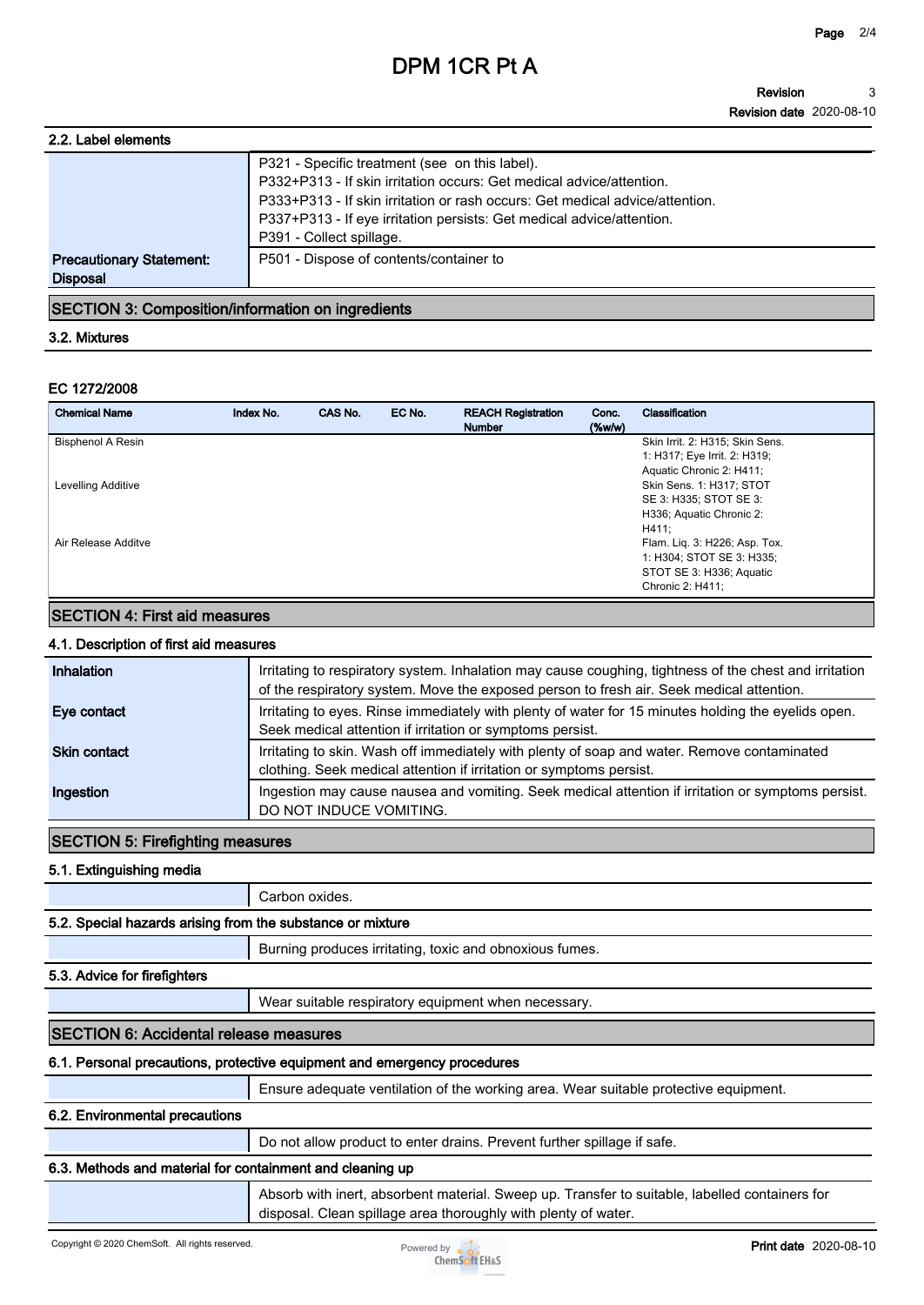## **DPM 1CR Pt A**

#### **Revision 3**

**Revision date 2020-08-10**

#### **SECTION 7: Handling and storage**

#### **7.1. Precautions for safe handling**

**Avoid contact with eyes and skin. Ensure adequate ventilation of the working area. Adopt best Manual Handling considerations when handling, carrying and dispensing.**

#### **7.2. Conditions for safe storage, including any incompatibilities**

**Keep in a cool, dry, well ventilated area. Keep containers tightly closed. Store in correctly labelled containers.**

#### **SECTION 8: Exposure controls/personal protection**

#### **8.2. Exposure controls**

| 8.2.1. Appropriate engineering<br>controls | Ensure adequate ventilation of the working area.                          |
|--------------------------------------------|---------------------------------------------------------------------------|
| 8.2.2. Individual protection               | Wear chemical protective clothing.                                        |
| measures                                   |                                                                           |
| Eye / face protection                      | Approved safety goggles.                                                  |
| Skin protection -                          | Chemical resistant gloves (PVC).                                          |
| Handprotection                             |                                                                           |
| <b>Respiratory protection</b>              | In case of insufficient ventilation, wear suitable respiratory equipment. |

#### **SECTION 9: Physical and chemical properties**

#### **9.1. Information on basic physical and chemical properties**

| Appearance Liquid                           |                             |
|---------------------------------------------|-----------------------------|
| Colour Black                                |                             |
|                                             | <b>Odour</b> Characteristic |
| <b>SECTION 10: Stability and reactivity</b> |                             |

#### **10.2. Chemical stability**

**Stable under normal conditions.**

#### **SECTION 11: Toxicological information**

#### **11.1.4. Toxicological Information**

**No data available**

#### **SECTION 12: Ecological information**

**12.1. Toxicity**

**No data available**

#### **SECTION 13: Disposal considerations**

**General information**

**Dispose of in compliance with all local and national regulations.**

#### **SECTION 14: Transport information**

#### **14.1. UN number**

**The product is not classified as dangerous for carriage.**

#### **14.2. UN proper shipping name**

**The product is not classified as dangerous for carriage.**

#### **14.3. Transport hazard class(es)**

**The product is not classified as dangerous for carriage.**

#### **14.4. Packing group**

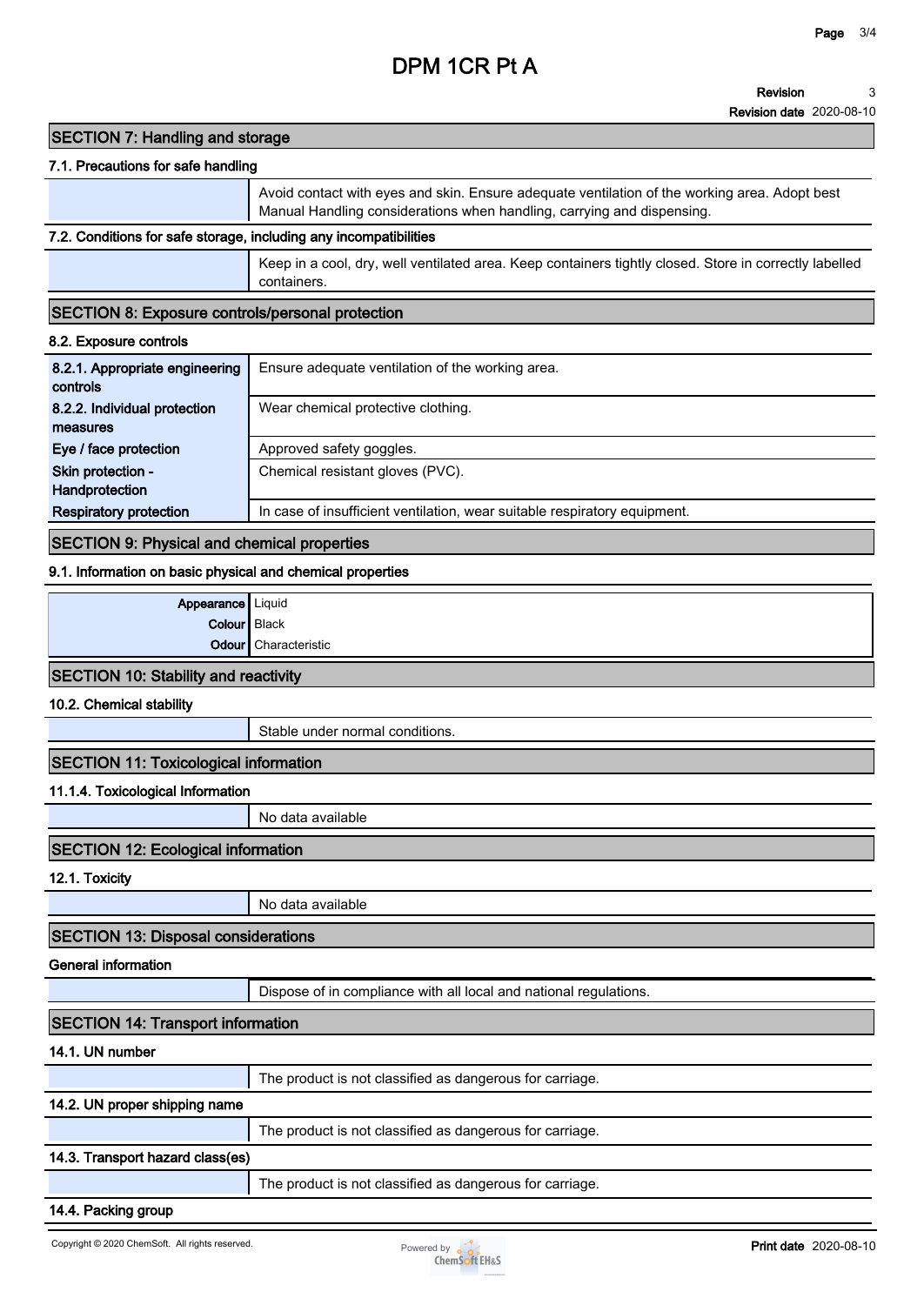## **DPM 1CR Pt A**

#### **Revision 3**

**Revision date 2020-08-10**

| 14.4. Packing group                                                            |                                                          |  |
|--------------------------------------------------------------------------------|----------------------------------------------------------|--|
|                                                                                | The product is not classified as dangerous for carriage. |  |
| 14.5. Environmental hazards                                                    |                                                          |  |
|                                                                                | The product is not classified as dangerous for carriage. |  |
| 14.6. Special precautions for user                                             |                                                          |  |
|                                                                                | The product is not classified as dangerous for carriage. |  |
| 14.7. Transport in bulk according to Annex II of MARPOL 73/78 and the IBC Code |                                                          |  |
|                                                                                | The product is not classified as dangerous for carriage. |  |
| <b>Further information</b>                                                     |                                                          |  |
|                                                                                | The product is not classified as dangerous for carriage. |  |
| <b>SECTION 15: Regulatory information</b>                                      |                                                          |  |

| <b>SECTION 16: Other information</b>             |                                                                                                                                                                                                                                                                                                                                                                                                                                                                                          |  |  |  |
|--------------------------------------------------|------------------------------------------------------------------------------------------------------------------------------------------------------------------------------------------------------------------------------------------------------------------------------------------------------------------------------------------------------------------------------------------------------------------------------------------------------------------------------------------|--|--|--|
| Other information                                |                                                                                                                                                                                                                                                                                                                                                                                                                                                                                          |  |  |  |
| <b>Revision</b>                                  | This document differs from the previous version in the following areas:.<br>8 - Respiratory protection.                                                                                                                                                                                                                                                                                                                                                                                  |  |  |  |
| <b>Text of Hazard Statements in</b><br>Section 3 | Skin Irrit. 2: H315 - Causes skin irritation.<br>Skin Sens. 1: H317 - May cause an allergic skin reaction.<br>Eye Irrit. 2: H319 - Causes serious eye irritation.<br>Aquatic Chronic 2: H411 - Toxic to aquatic life with long lasting effects.<br>STOT SE 3: H335 - May cause respiratory irritation.<br>STOT SE 3: H336 - May cause drowsiness or dizziness.<br>Flam. Liq. 3: H226 - Flammable liquid and vapour.<br>Asp. Tox. 1: H304 - May be fatal if swallowed and enters airways. |  |  |  |
| <b>Further information</b>                       |                                                                                                                                                                                                                                                                                                                                                                                                                                                                                          |  |  |  |
|                                                  | The information supplied in this Safety Data Sheet is designed only as guidance for the safe use,<br>storage and handling of the product. This information is correct to the best of our knowledge and<br>belief at the date of publication however no guarantee is made to its accuracy. This information<br>relates only to the specific material designated and may not be valid for such material used in<br>combination with any other materials or in any other process.           |  |  |  |

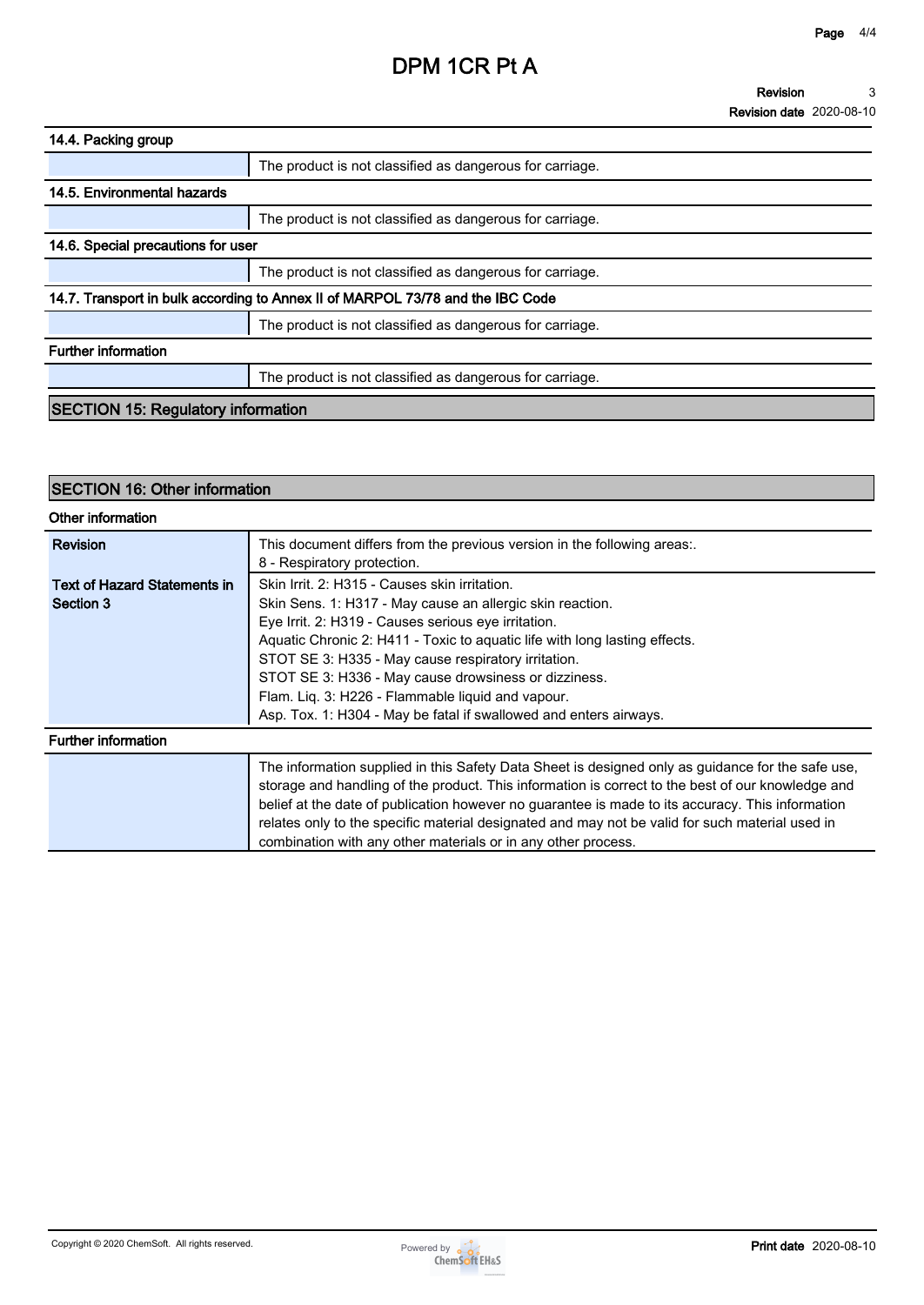

### **SAFETY DATA SHEET according to Regulation (EU) 2015/830**

# **DPM 1CR Pt B**

**Page 1/4**

#### **SECTION 1: Identification of the substance/mixture and of the company/undertaking**

|  | 1.1. Product identifier |  |
|--|-------------------------|--|
|--|-------------------------|--|

| <b>Product name</b> |  |
|---------------------|--|
|---------------------|--|

### **DPM 1CR Pt B 1.2. Relevant identified uses of the substance or mixture and uses advised against**

| <b>Product Use</b> | [SU3] Industrial uses: Uses of substances as such or in preparations at industrial sites; [SU19]<br>Building and construction work; [PC0] Other; [PROC5] Mixing or blending in batch processes for |
|--------------------|----------------------------------------------------------------------------------------------------------------------------------------------------------------------------------------------------|
|                    | formulation of preparations and articles (multistage and/or significant contact); [ERC3] Formulation                                                                                               |
|                    | in materials;                                                                                                                                                                                      |

#### **1.3. Details of the supplier of the safety data sheet**

| Company        | Larsen Building Products Ltd             |  |  |  |
|----------------|------------------------------------------|--|--|--|
| <b>Address</b> | 4 West Bank Road                         |  |  |  |
|                | <b>Belfast Harbour Industrial Estate</b> |  |  |  |
|                | Belfast                                  |  |  |  |
|                | BT3 9JL                                  |  |  |  |
|                | United Kingdom                           |  |  |  |
| Web            | www.larsenbuildingproducts.com           |  |  |  |
| Telephone      | +44 (0)28 9077 4000                      |  |  |  |
| Fax            | +44 (0)28 9077 6945                      |  |  |  |
| Email          | t.moore@larsenbuildingproducts.com       |  |  |  |

#### **SECTION 2: Hazards identification**

#### **2.1. Classification of the substance or mixture**

| 2.1.2. Classification - EC<br>Skin Corr. 1C: H314; Skin Sens. 1: H317; Aquatic Chronic 2: H411;<br>1272/2008 |
|--------------------------------------------------------------------------------------------------------------|
|--------------------------------------------------------------------------------------------------------------|

#### **2.2. Label elements**

| Hazard pictograms               |                                                                                                                                                                                                           |
|---------------------------------|-----------------------------------------------------------------------------------------------------------------------------------------------------------------------------------------------------------|
| <b>Signal Word</b>              | Danger                                                                                                                                                                                                    |
| <b>Hazard Statement</b>         | Skin Corr. 1C: H314 - Causes severe skin burns and eye damage.<br>Skin Sens. 1: H317 - May cause an allergic skin reaction.<br>Aquatic Chronic 2: H411 - Toxic to aquatic life with long lasting effects. |
| <b>Precautionary Statement:</b> | P260 - Do not breathe dust/fume/gas/mist/vapours/spray.                                                                                                                                                   |
| <b>Prevention</b>               | P261 - Avoid breathing dust/fume/gas/mist/vapours/spray.                                                                                                                                                  |
|                                 | P264 - Wash thoroughly after handling.                                                                                                                                                                    |
|                                 | P272 - Contaminated work clothing should not be allowed out of the workplace.                                                                                                                             |
|                                 | P273 - Avoid release to the environment.                                                                                                                                                                  |
|                                 | P280 - Wear protective gloves/protective clothing/eye protection/face protection.                                                                                                                         |
| <b>Precautionary Statement:</b> | P301+P330+P331 - IF SWALLOWED: rinse mouth. Do NOT induce vomiting.                                                                                                                                       |
| Response                        | P302+P352 - IF ON SKIN: Wash with plenty of water/.                                                                                                                                                       |

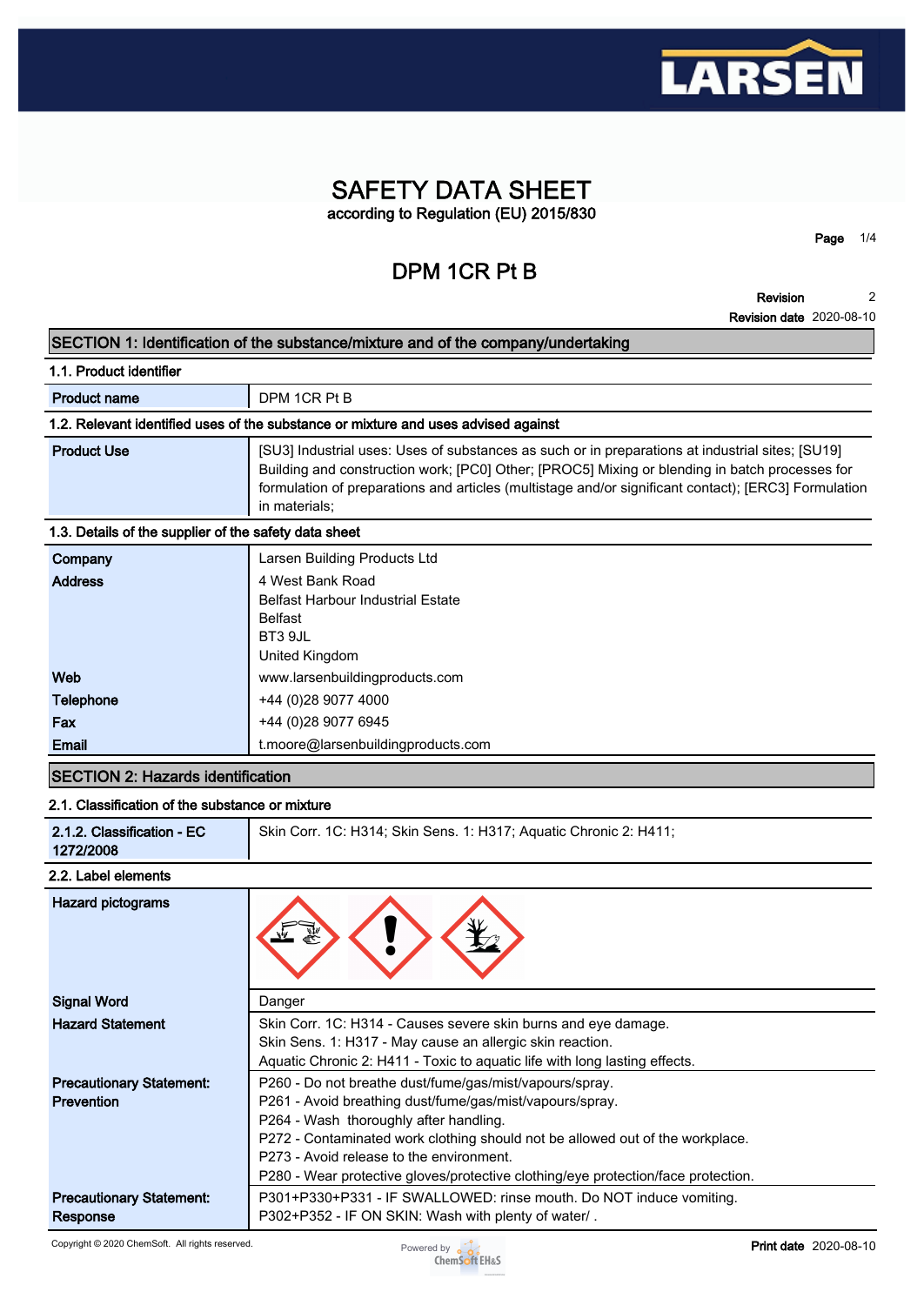## **DPM 1CR Pt B**

| 2.2. Label elements                                |                                                                                                                                                                                                                                                                                                                                                                                                                                                                                                                                                                                                                                                |
|----------------------------------------------------|------------------------------------------------------------------------------------------------------------------------------------------------------------------------------------------------------------------------------------------------------------------------------------------------------------------------------------------------------------------------------------------------------------------------------------------------------------------------------------------------------------------------------------------------------------------------------------------------------------------------------------------------|
|                                                    | P303+P361+P353 - IF ON SKIN (or hair): Take off immediately all contaminated clothing. Rinse<br>skin with water/shower.<br>P304+P340 - IF INHALED: Remove person to fresh air and keep comfortable for breathing.<br>P305+P351+P338 - IF IN EYES: Rinse cautiously with water for several minutes. Remove contact<br>lenses, if present and easy to do. Continue rinsing.<br>P310 - Immediately call a POISON CENTER/doctor/.<br>P321 - Specific treatment (see on this label).<br>P333+P313 - If skin irritation or rash occurs: Get medical advice/attention.<br>P363 - Wash contaminated clothing before reuse.<br>P391 - Collect spillage. |
| <b>Precautionary Statement:</b><br><b>Storage</b>  | P405 - Store locked up.                                                                                                                                                                                                                                                                                                                                                                                                                                                                                                                                                                                                                        |
| <b>Precautionary Statement:</b><br><b>Disposal</b> | P501 - Dispose of contents/container to                                                                                                                                                                                                                                                                                                                                                                                                                                                                                                                                                                                                        |

#### **SECTION 3: Composition/information on ingredients**

**3.2. Mixtures**

#### **EC 1272/2008**

| <b>Chemical Name</b>                 | Index No. | CAS No. | EC No. | <b>REACH Registration</b><br><b>Number</b> | Conc.<br>(% | Classification                                                          |
|--------------------------------------|-----------|---------|--------|--------------------------------------------|-------------|-------------------------------------------------------------------------|
| Epoxy Hardener                       |           |         |        |                                            |             | Skin Corr. 1C: H314; Skin<br>Sens. 1: H317; Aquatic<br>Chronic 2: H411: |
| <b>SECTION 4: First aid measures</b> |           |         |        |                                            |             |                                                                         |

#### **4.1. Description of first aid measures**

| Inhalation          | Inhalation of vapour may cause shortness of breath. Move the exposed person to fresh air. Seek<br>medical attention.                                         |
|---------------------|--------------------------------------------------------------------------------------------------------------------------------------------------------------|
| Eye contact         | Causes burns. Causes severe inflammation and may damage the cornea. Seek medical attention.                                                                  |
| <b>Skin contact</b> | Causes burns. Wash off immediately with plenty of soap and water. Remove contaminated<br>clothing. Seek medical attention if irritation or symptoms persist. |
| Ingestion           | Ingestion causes burns to the respiratory tract. DO NOT INDUCE VOMITING. If swallowed, seek<br>medical advice immediately and show this container or label.  |

#### **SECTION 5: Firefighting measures**

#### **5.1. Extinguishing media**

**Use as appropriate: Carbon dioxide (CO2), Dry chemical, Foam.**

#### **5.2. Special hazards arising from the substance or mixture**

**Corrosive. Burning produces irritating, toxic and obnoxious fumes.**

#### **5.3. Advice for firefighters**

**Wear suitable respiratory equipment when necessary.**

#### **SECTION 6: Accidental release measures**

#### **6.1. Personal precautions, protective equipment and emergency procedures**

**Ensure adequate ventilation of the working area. Evacuate personnel to a safe area. Wear suitable protective equipment.**

#### **6.2. Environmental precautions**

**Do not allow product to enter drains. Prevent further spillage if safe.**

#### **6.3. Methods and material for containment and cleaning up**

**Absorb with inert, absorbent material. Transfer to suitable, labelled containers for disposal. Clean** 

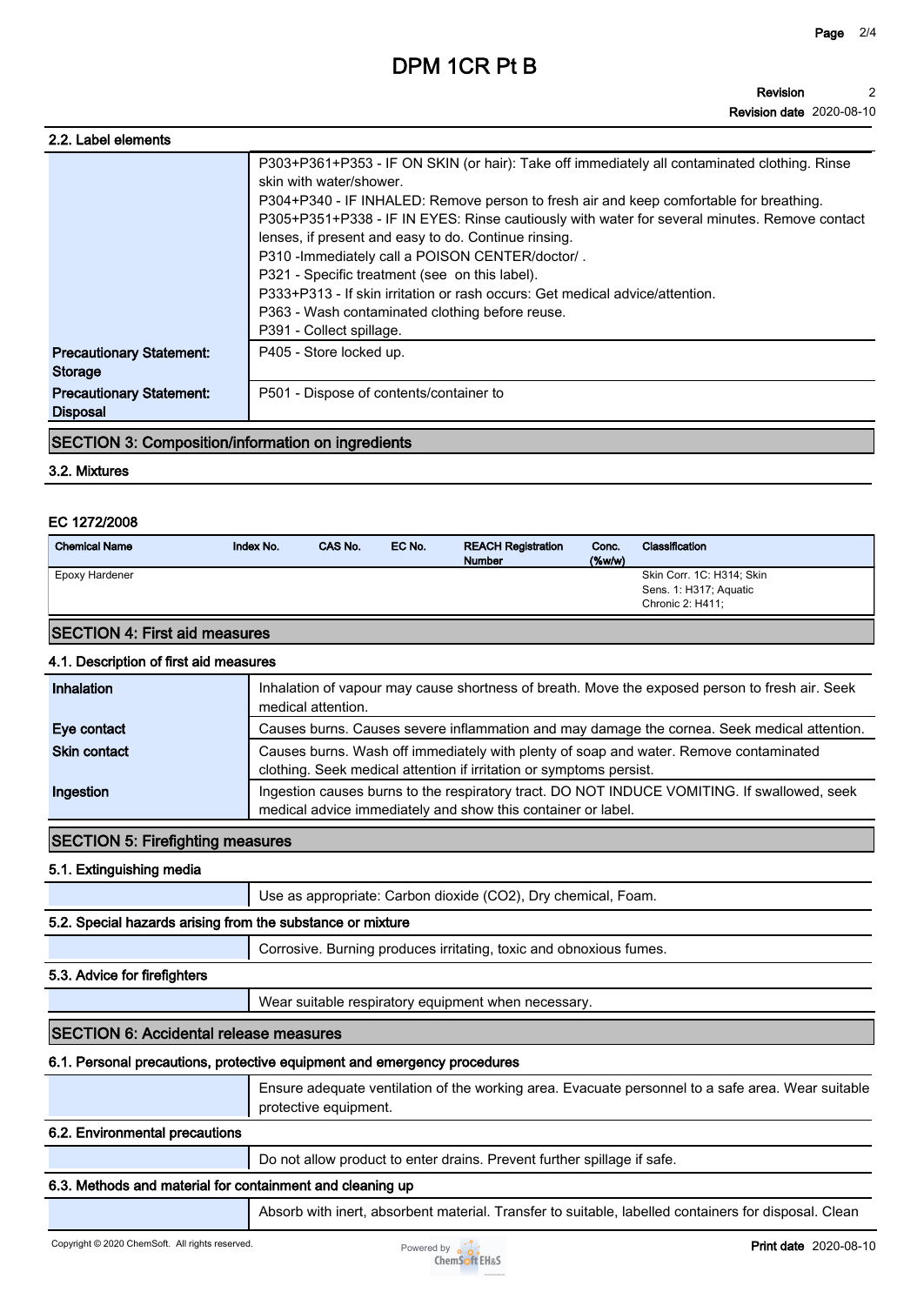### **DPM 1CR Pt B**

#### **Revision 2**

#### **Revision date 2020-08-10**

#### **6.3. Methods and material for containment and cleaning up**

#### **spillage area thoroughly with plenty of water.**

#### **SECTION 7: Handling and storage**

#### **7.1. Precautions for safe handling**

**Avoid contact with eyes and skin. Ensure adequate ventilation of the working area.**

#### **7.2. Conditions for safe storage, including any incompatibilities**

**Keep in a cool, dry, well ventilated area. Keep containers tightly closed.**

#### **SECTION 8: Exposure controls/personal protection**

#### **8.2. Exposure controls**

| 8.2.1. Appropriate engineering<br>controls | Ensure adequate ventilation of the working area.                          |
|--------------------------------------------|---------------------------------------------------------------------------|
| 8.2.2. Individual protection               | Wear chemical protective clothing.                                        |
| measures                                   |                                                                           |
| Eye / face protection                      | Approved safety goggles.                                                  |
| Skin protection -                          | Chemical resistant gloves (PVC).                                          |
| Handprotection                             |                                                                           |
| <b>Respiratory protection</b>              | In case of insufficient ventilation, wear suitable respiratory equipment. |

#### **SECTION 9: Physical and chemical properties**

#### **9.1. Information on basic physical and chemical properties**

| <b>Appearance</b> Liquid                    |                             |
|---------------------------------------------|-----------------------------|
| Colour Clear                                |                             |
|                                             | <b>Odour</b> Characteristic |
| <b>SECTION 10: Stability and reactivity</b> |                             |

#### **10.2. Chemical stability**

**Stable under normal conditions.**

#### **SECTION 11: Toxicological information**

#### **11.1. Information on toxicological effects**

**Skin corrosion/irritation** | Causes burns.

#### **11.1.4. Toxicological Information**

**No data available**

#### **SECTION 12: Ecological information**

**12.1. Toxicity**

**No data available**

#### **SECTION 13: Disposal considerations**

#### **General information**

**Dispose of in compliance with all local and national regulations.**

#### **SECTION 14: Transport information**

#### **14.1. UN number**

**The product is not classified as dangerous for carriage.**

#### **14.2. UN proper shipping name**

**The product is not classified as dangerous for carriage.**